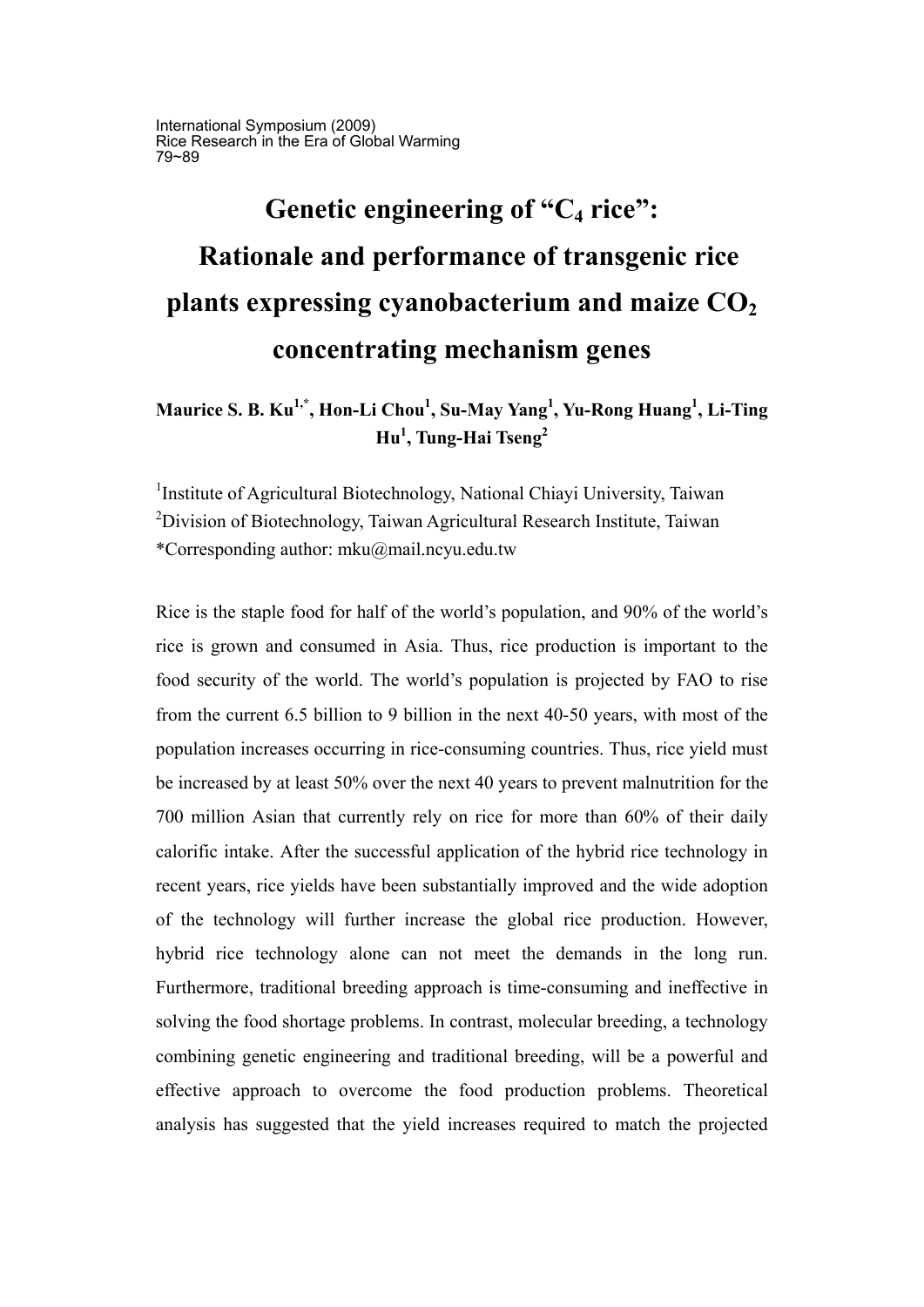population growth can only be achieved by increasing the efficiency with which photosynthesis uses solar energy. Our interest is to increase rice growth and productivity by placing the  $C_4$  pathway of photosynthesis into rice.

#### **Rationale for genetic engineering of "C4 rice"**

Photosynthesis is the most important metabolic process relative to plant growth and crop productivity because carbohydrates account for more than 85% of the dry weight in plants. The  $C_3$  pathway of photosynthesis evolved first in an environment enriched in  $CO<sub>2</sub>$ . However, over geologic time atmospheric  $CO<sub>2</sub>$ levels decreased and consequently plants evolved several  $CO<sub>2</sub>$  concentrating mechanisms (CCMs) in response to decreases in atmospheric  $CO<sub>2</sub>$  level: bicarbonate transport system in cyanobacteria, algae and aquatic plants and the C4 pathway and Crassulacean acid metabolism (CAM) in terrestrial plants (Price *et*   $al.$ , 2008). Under low  $CO<sub>2</sub>$  or alkaline water conditions, cyanobacteria use high affinity bicarbonate transporters (e.g., inorganic carbon transporter – ictB or sodium bicarbonate transporter – sbtA) to pump in bicarbonate as a major carbon source. This adaptive CCM allows cyanobacteria to survive unfavorable growth conditions. Higher vascular plants have two main photosynthetic mechanisms, namely the  $C_3$  and  $C_4$  pathways. The most productive crops, such as corn, sorghum and sugarcane, use the  $C_4$  pathway while most of the important agronomic crops, such as rice, wheat and potatoes, use the  $C_3$  pathway. The photosynthetic efficiency is much higher in  $C_4$  than in  $C_3$  plants, due to the  $C_4$  $CO<sub>2</sub>$  concentrating mechanism, which suppresses the photorespiratory activity associated with Rubisco. Therefore,  $C_4$  plants are more productive and use  $CO_2$ (**Fig. 1**), minerals (**Fig. 2**) and water with a higher efficiency (250-350 g  $H_2$ 0 used/g dry matter produced as versus 550-850 g  $H_2O$  used/g dry matter produced for C3 plants), especially under high light, warm temperature (**Fig. 3**) and drought environments. As compared to the  $C_4$  crop corn, rice is a  $C_3$  crop and has a lower photosynthetic efficiency and thus a lower yield.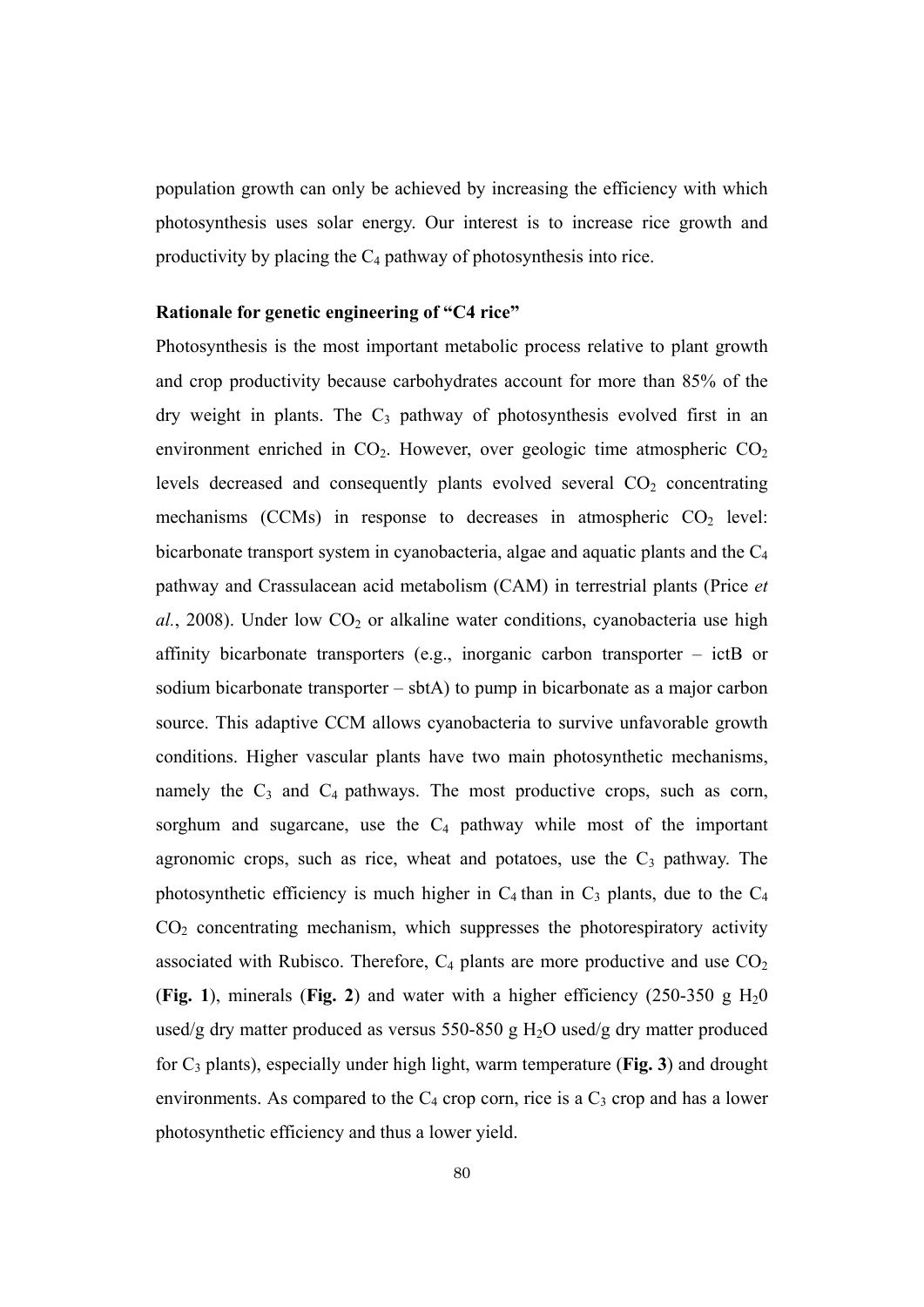

Fig. 1. Photosynthetic  $CO_2$  responses of  $C_3$  and  $C_4$  photosynthesis at 2 and 21% O2 (adopted from Ku *et al.,* 1996).



Fig. 2. Photosynthetic nitrogen responses of two  $C_3$  plants (rice, wheat) and two C4 plants (maize, sorghum) (adopted from Sage, 2004).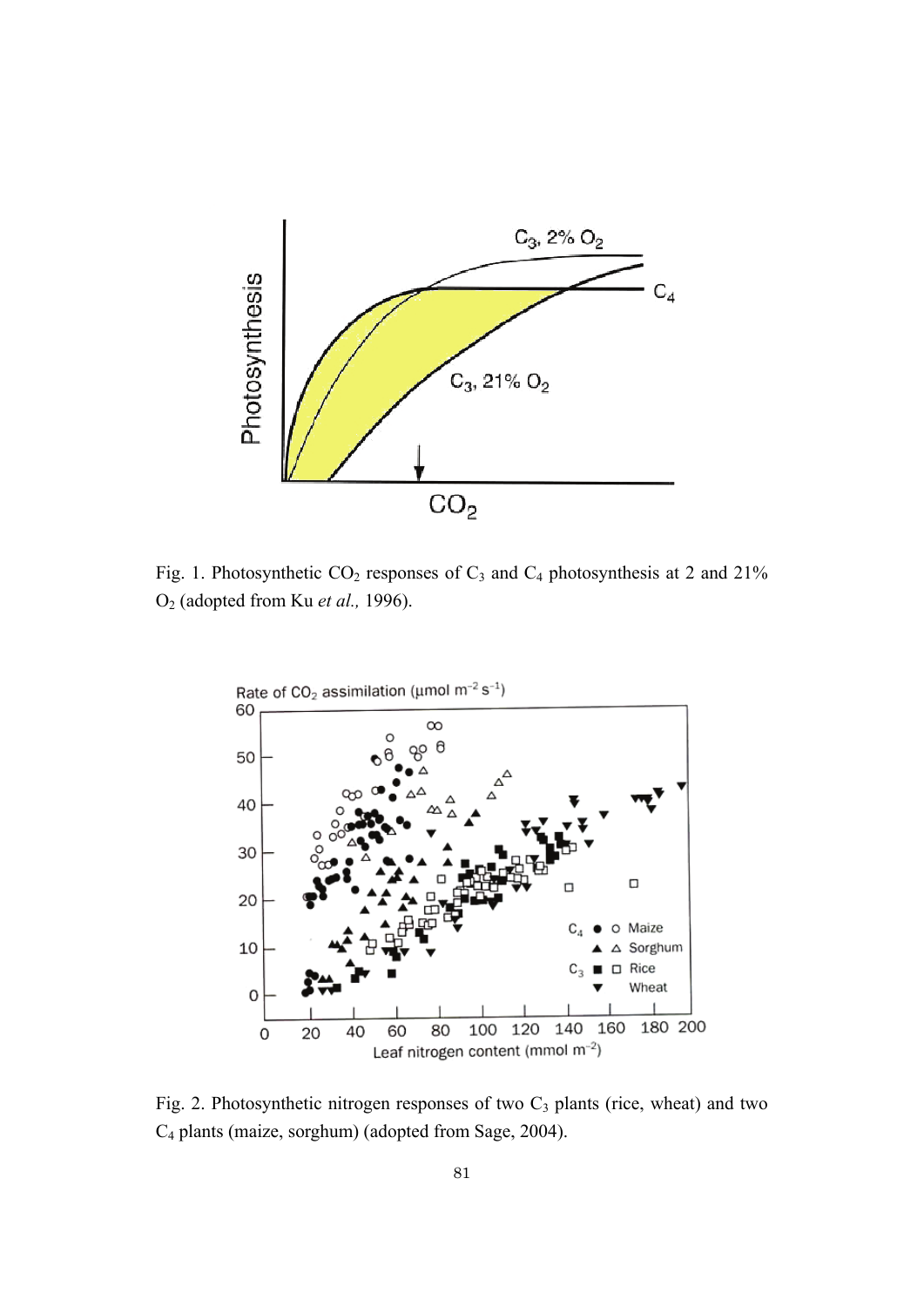

Fig. 3. Photosynthetic temperature responses of rice (C3) and *Echinocloa crus-galli* (C4) (adopted from Sage, 2004).

The evolution of  $C_4$  plants from  $C_3$  plants occurred at least 45 times in angiosperms, but the changes are complex. Most  $C_4$  plants compartmentalize photosynthetic reactions between two morphologically distinct cell types that are arranged in concentric circles around the vascular veins, so called Kranz leaf anatomy (**Fig. 4**). This anatomical change coupled with the  $C_4$  pathway of photosynthesis endow C4 plants a superior photosynthetic capability. There is no doubt that it is extremely ambitious to generate  $C_4$  rice. However, the polyphyletic evolution of  $C_4$  pathway suggests that the transition from  $C_3$  to  $C_4$  is relatively simple and provides cause for optimism. Genes encoding all the enzymes involved in  $C_4$  pathway are present in  $C_3$  plants, although their expression levels are much lower than in C4 plants. Also, some plants, such as *Eleocharis*, exhibit plasticity in switching from  $C_3$  to  $C_4$  under certain environmental conditions. With a better understanding of the formation of Kranz leaf anatomy and gene regulation in  $C_4$  plants, it may be possible to generate  $C_4$  rice with enhanced photosynthesis, growth and yield.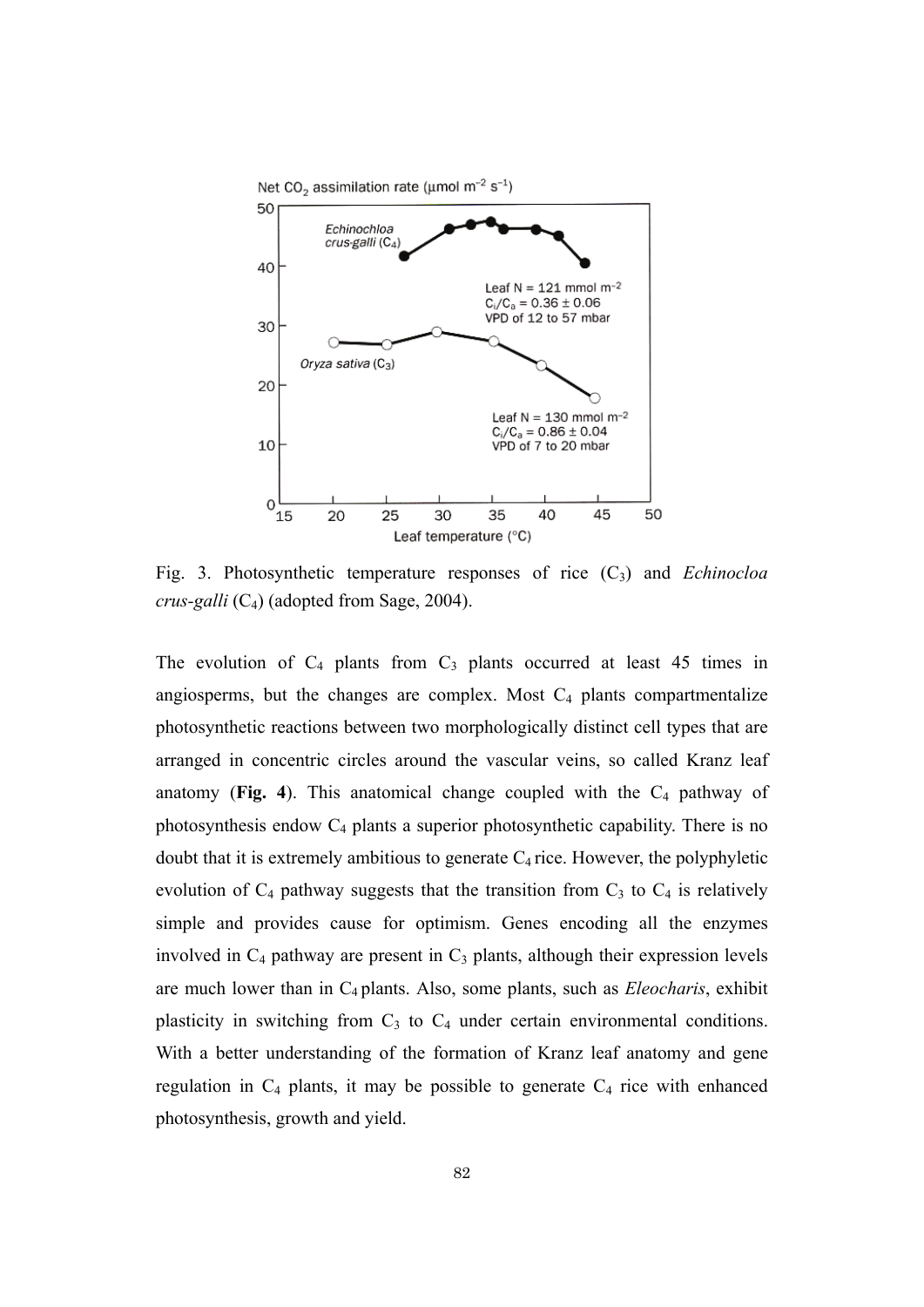

Fig. 4. The  $C_4$  pathway in NADP-malic enzyme (ME) type  $C_4$  plants, such as maize, sugarcane and sorghum. The key enzymes of the pathway are phosphoenolyruvate carboxylase (PEPC), NADP-malate dehydrogenase (NADP-MDH), NADP-malic enzyme (NADP-ME), and pyruvate orthophosphate dikinase (PPDK) (adopted from Bucanon *et al.*, 2001).

#### **Strategies for creating C4 rice**

Since rice is a  $C_3$  plant, which lacks Kranz leaf anatomy, it will be rather difficult to introduce the C4 pathway of maize (**Fig. 4**) in the single mesophyll cells of rice. However, the C<sub>3</sub> aquatic plant *Hydrilla verticillata* is capable of inducing a primitive  $C_4$  pathway in the mesophyll cells when grown under low  $CO_2$ conditions (**Fig. 5**). This primitive  $C_4$  pathway in Kranz-less leaf is apparently effective in reducing photorespiration. It is also clear that this primitive  $C_4$ pathway is very similar to that of maize, but have all the reactions taking place in a single mesophyll cell. The earlier strategy on engineering  $C_4$  rice has been concentrating on mimicking this system in rice. Transgenic rice lines have been produced from Kitaake (japonica) to overexpress several maize  $C_4$  photosynthesis genes independently or simultaneously: phosphoenolpyruvate carboxylase (PEPC, Ku *et al*., 1999)), pyruvate Pi dikinase (PPDK, Fukayama *et al.*, 2001),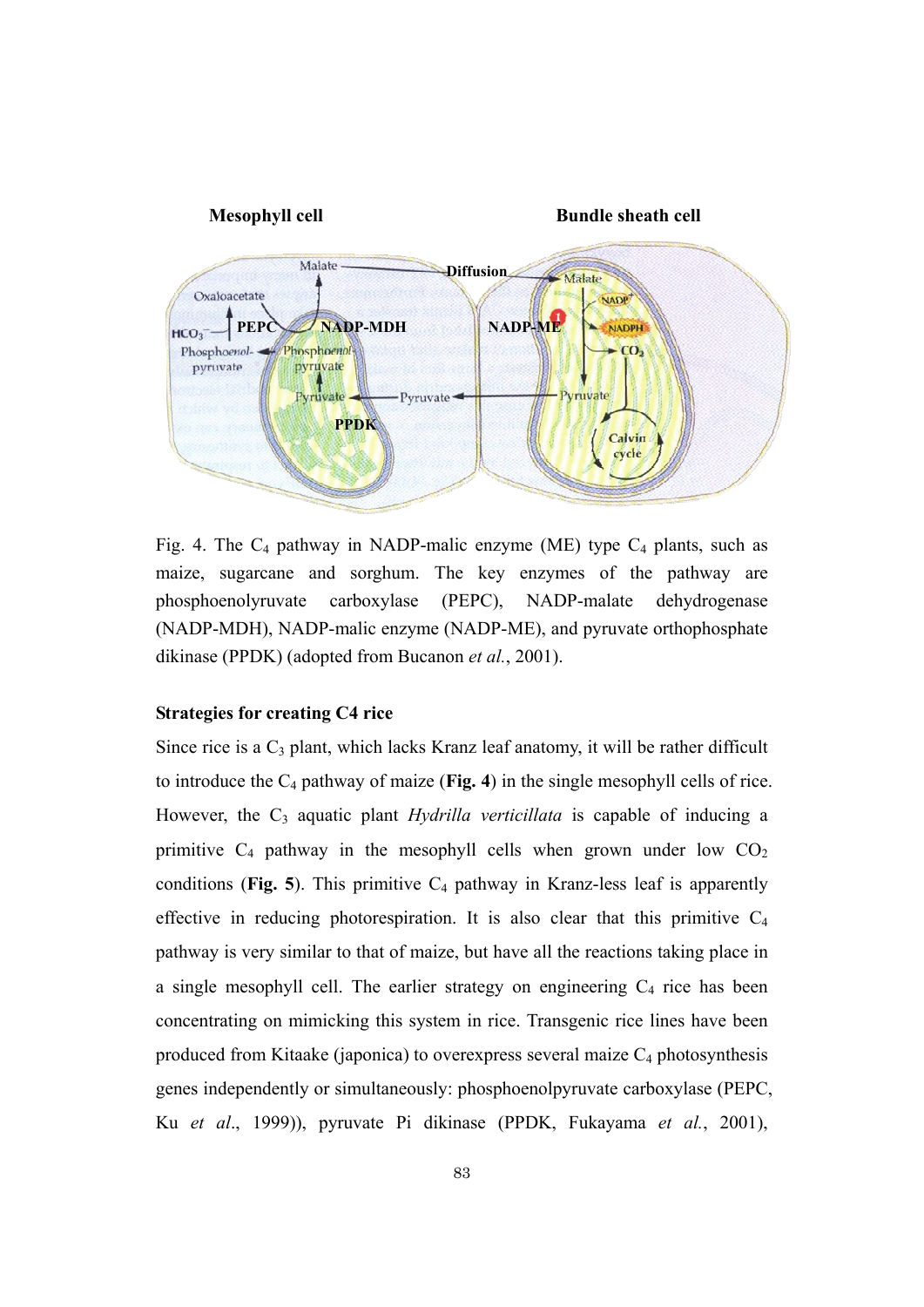NADP-malic enzyme (ME, Takeuchi *et al.*, 2001), CK (PEPC x PPDK) and CKM (PEPC x PPDK x ME). In general, the photosynthetic efficiency and grain yield of these transgenic plants are higher than that of untransformed rice plants (Ku *et al.*, 2000; Ku *et al.*, 2001, Jiao *et al.*, 2001), but high level expression of ME causes photooxidation in transgenic plants due to metabolic imbalance (Takeuchi *et al.*, 2000; Tsuchida *et al*., 2001). This is due to the competition between PSII and NADP-ME for NADP in the mesophyll chloroplast of ME transgenic rice plants. Depletion of NADP pool in the chloroplast by high activities of NADP-ME renders electron being accepted by oxygen molecule for production of harmful oxyradicals. NADP-ME type  $C_4$  plants avoid this problem by modifying its bundle sheath chloroplast without having PSII activity in the non-stacked thylakoid membrane (**Fig. 1**) whereas the aquatic plant *H. verticillata* may avoid this problem by living in a relatively low light condition. Thus, a functional  $C_4$   $CO_2$  concentrating is still lacking in these transgenic rice plants.



Fig. 5. The primitive C4 pathway in *Hydrilla verticillata*, an aquatic plant (Magnin *et al*., 1997)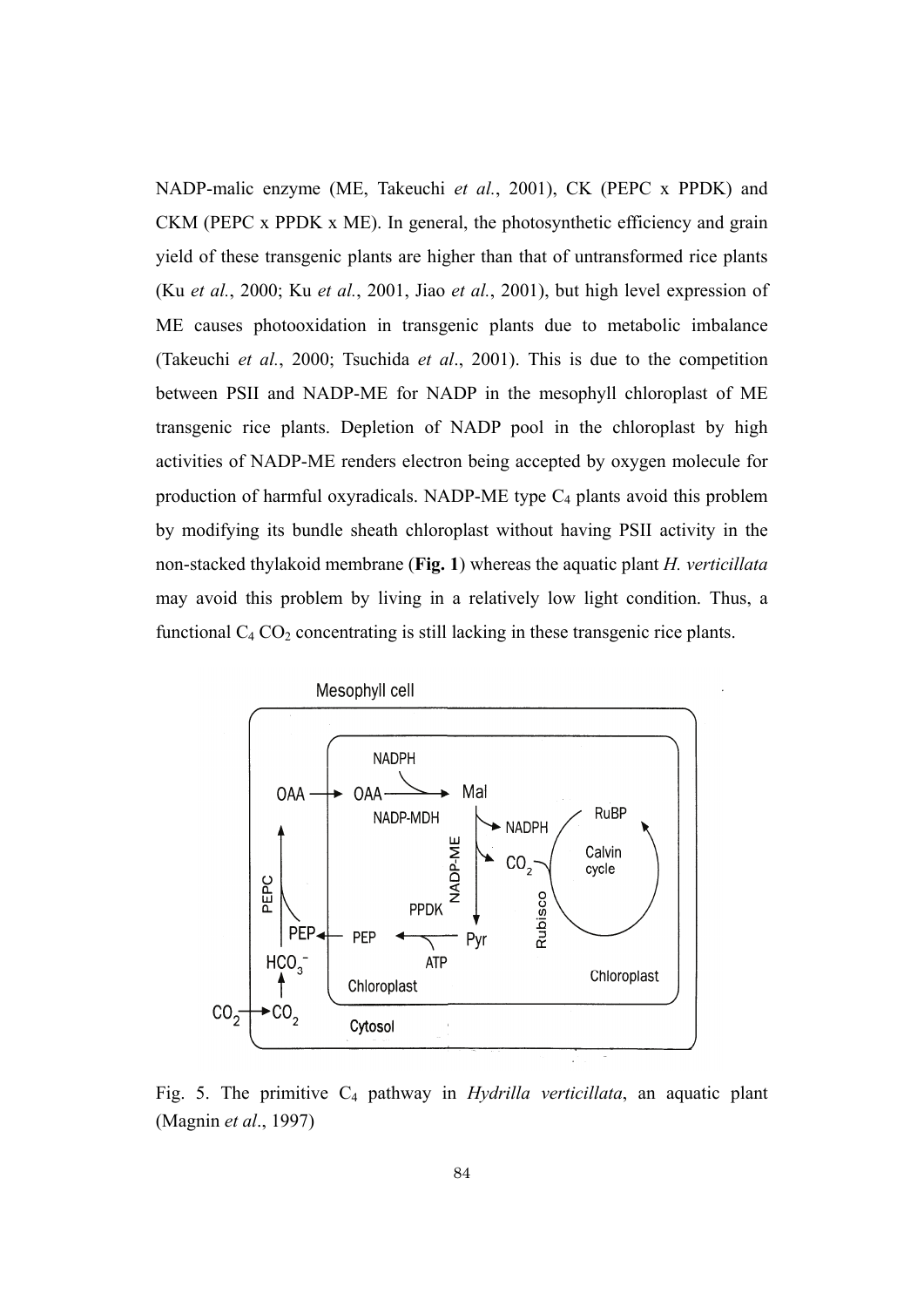To avoid metabolic imbalance in engineering  $C_4$  rice by mimicking the  $C_4$ pathway of *Hydrilla* or maize, our recent efforts have been concentrated on creating a synthetic  $CO<sub>2</sub>$  concentrating mechanism in rice by combining the CCMs from both cyanobacterium and maize. In this simplified scheme (**Fig. 6**), inorganic carbon transporter from cyanobacteria is expressed on plasmamembrane of mesophyll cells to pump in bicarbonate, followed by carboxylation of bicarbonate in the cytosol by maize PEPC to form oxaloacetate (OAA) and subsequent decaroxylation of OAA by maize PEP carboxykinase in the chloroplast (PCK). With this synthetic pathway, bicarbonate, the substrate for PEPC, is directly transported into the cell and OAA formed is decarboxylated by PCK upon entering the chloroplast without the need to be reduced to malate with



Fig. 6. Creation of a functional  $C_4$  pathway in the  $C_3$  mesopyll cells. The three key steps are: (1) transport of biocarbonate across membrane by inorganic carbon transporter (ictB or sbtA), (2) carboxylation by phosphoenolpyruvate carboxylase (PEPC) in the cytosol, and (3) decarboxylation of oxaloacetate (OAA) in the chloroplast by PEP carboxykinase (PEP-CK).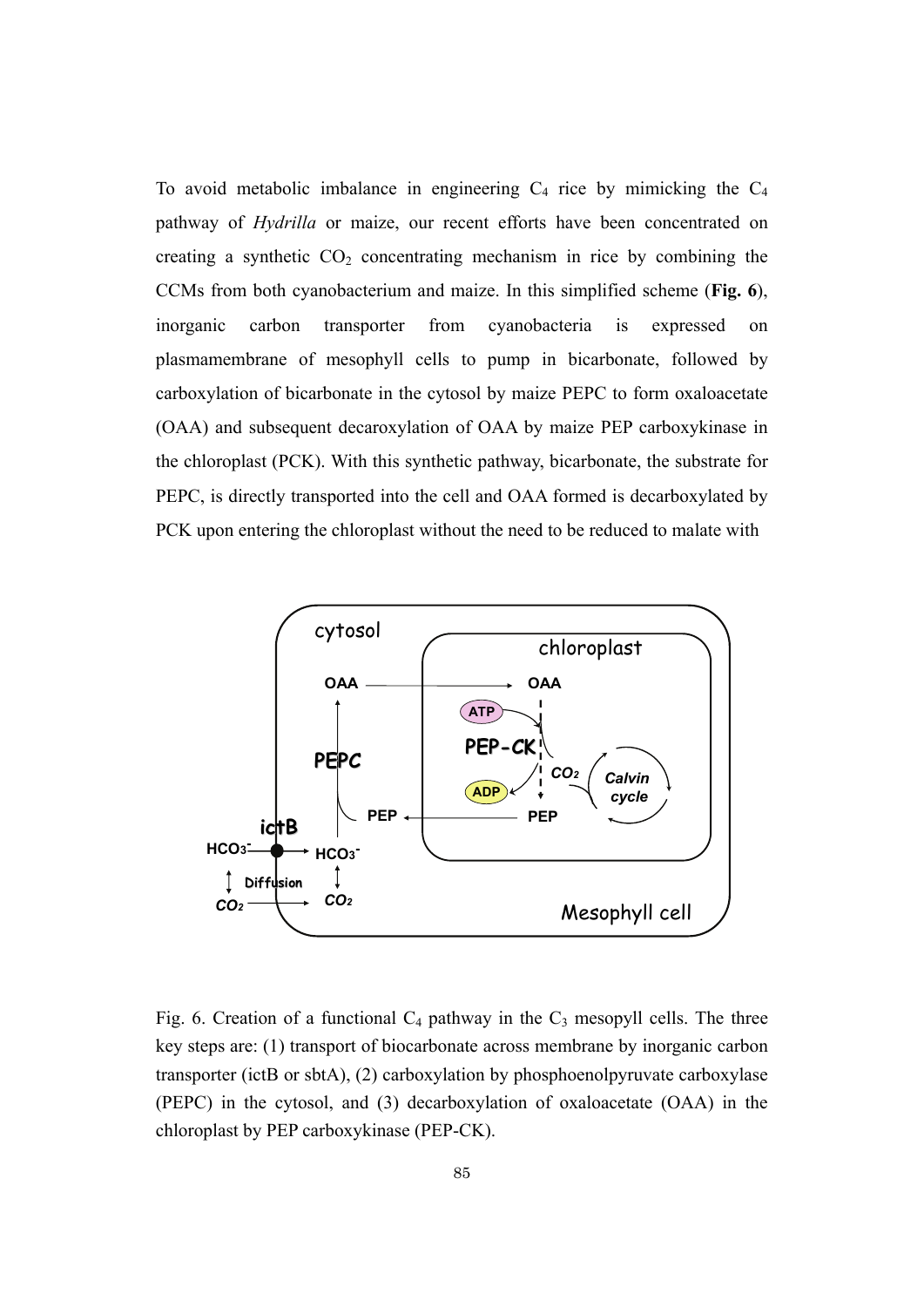the input of NADPH energy. Furthermore, the decaoxylation of OAA to release  $CO<sub>2</sub>$  and PEP by PCK requires only one ATP and PEP is directly used for PEP carboxylation whereas in the NADP-ME type  $C_4$  pathway it requires two ATP to regenerate PEP from pyruvate after decarboxylation of malate by ME. Thus, energetically this synthetic  $CO<sub>2</sub>$  concentrating mechanism will be more favorable. So far, we have produced transgenic rice from Tainoung 67 (japonica subtype) to constitutively express (1) ictB or sbtA gene from cyanobacteria, (2) intact maize PEPC gene and (3) maize PCK gene.

(1) ictB transgenic rice: All transgenic rice lines expressing the cyanobacterium ictB transporter exhibited enhanced activities of Rubisco (25-30%) and PEPC (10-20%), higher carboxylation efficiency (15-20%), higher photosynthesis rates (10-30%), and lower photosynthetic  $CO<sub>2</sub>$ compensation points (5-10%). Consistently, the transgenic rice plants produced more panicles per plant (10-120%) and more grains (10-70%), relative to untransformed plants. The enhancements in growth and grain yield are closely related with the increased photosynthetic capacity among the transgenic lines. This study demonstrates that the simple CCM from cyanobacterium can largely improve the photosynthetic efficiency, growth and productivity of  $C_3$  crops, such as rice.

(2) PEPC transgenic rice: Transgenic rice lines that expressed high levels of the maize PEPC with PEPC activities up to three fold higher than that of maize have been obtained. Compared with untransformed wild type rice plants, PEPC transgenic plants showed higher photosynthetic rates (10-20%), especially under high light conditions, higher light and  $CO<sub>2</sub>$  use efficiencies, and higher grain yields in the field (up to 50-60%).

(3) PCK transgenic rice: PCK is a cytosolic enzyme. In order to target the enzyme to the chloroplast for effective decarboxylation of OAA in transgenic rice plants, the maize gene is linked to the chloroplast targeting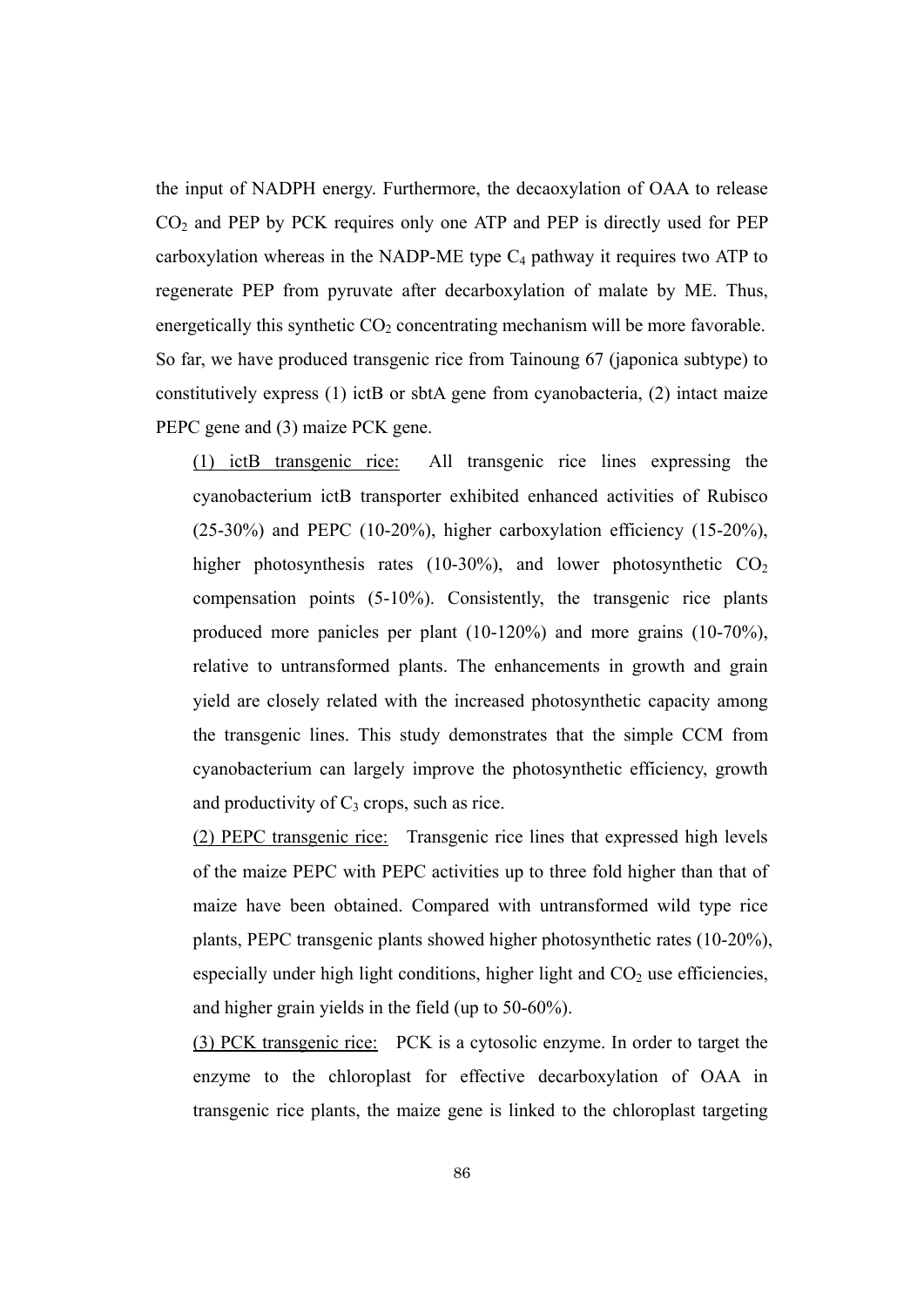sequence from tomatao RbcL in the transformation vector. Compared to untransformed rice plants, PCK transgenic plants showed higher total biomass (5-20%), heavier grains (11-16%) and increased grain yield (3-12%). Most importantly, feeding OAA to leaf enhanced the photosynthetic rates of transgenic plants, indicating it is functional in the chloroplast by supplying more  $CO<sub>2</sub>$  in the chloroplasts. An earlier study by Suzuki *et al.* (2001) also produced transgenic rice overexpressing PCK gene isolated from PCK subtype C4 plant *Urochloa panicoides*.

A functional  $C_4$  pathway requires the coordination of several biochemical steps located in different cellular and intracellular compartments. Traditional cross hybridization was used to generate transgenic plants simultaneously expressing these enzymes in the same plants. Homozygous transgenic plants expressing both PEP and ictB or both PEPC and PCK have been obtained for further characterization. Preliminary evaluation showed that these hybrid transgenic rice plants have significantly higher biomass and grain yields. It is anticipated that simultaneous expression of ictB, PEPC and PCK in rice is likely to confer a functional C4 photosynthesis, leading to increased photosynthesis and productivity. In addition, we have also evaluated the potential of transferring these CCM genes to hybrid rice by crossing the various transgenic lines with elite rice cultivar, such as  $93-11$ , to combine heterosis and  $C_4$  photosynthetic traits. Preliminary observation suggests this is a feasible approach.

### **REFERENCES**

- Ku, M. S. B., Agarie, S., Nomura, M., Fukayama, H., Tsuchida, H., Ono, K., Hirose, S., Toki, S., Miyao, M., Matsuoka, M. (1999). High-level expression of maize phosphoenolpyruvate carboxylase in transgenic rice plants. Nature Biotech. 17. 76-80.
- Ku, M. S. B., Cho, D., Li, X., Jiao, D. M., Pinto, M., Miyao, M. and Matsuoka, M. (2001). Introduction of genes encoding C4 photosynthesis enzymes into rice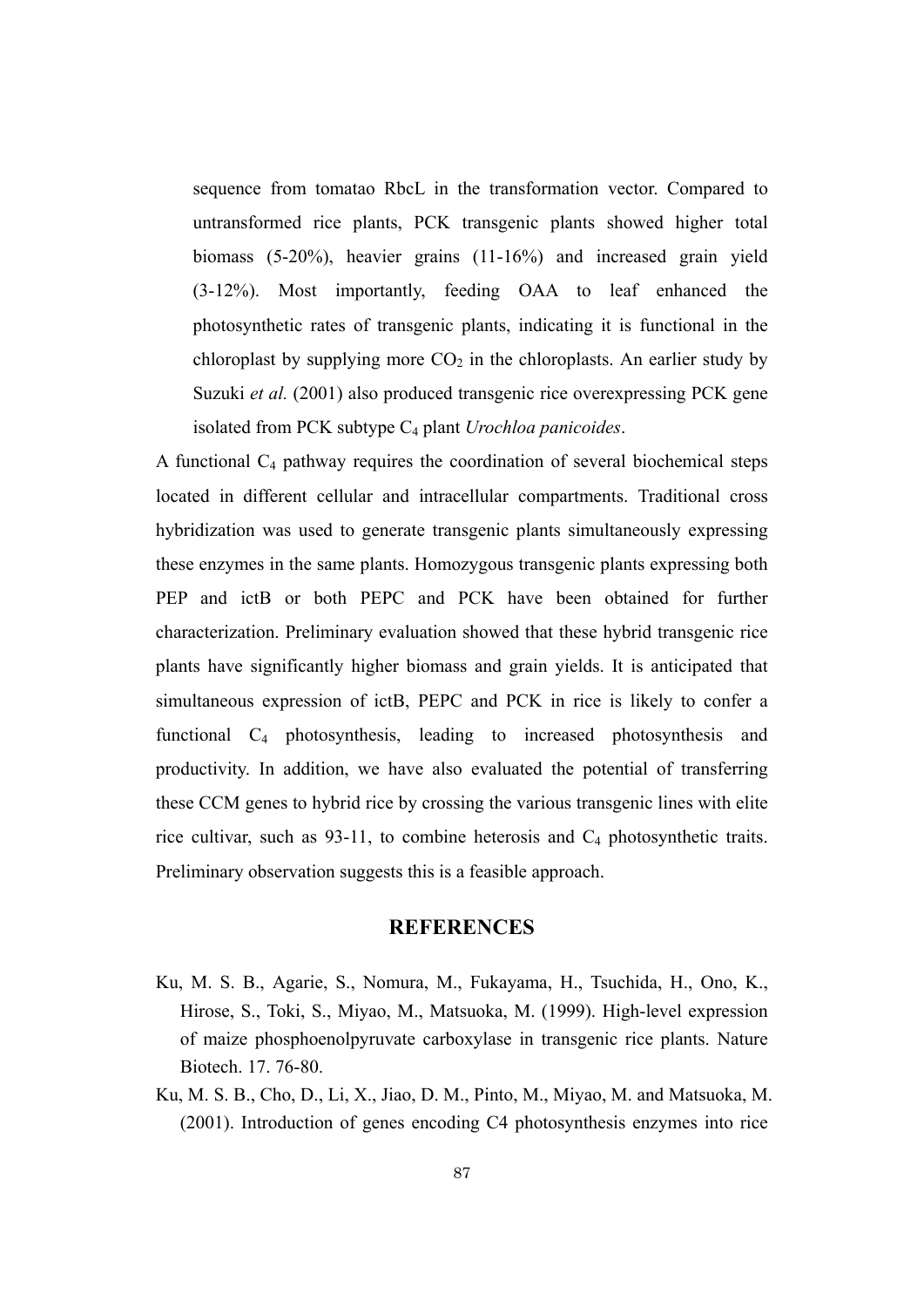plants: physiological consequences. In: Rice Biotechnology: Improving Yield, Stress Tolerance and Grain Quality. Novaritis Foundation, 236, 100-116. Chichester.

- Ku, M. S. B., Cho, D., Ranade, U., Hsu, T. P., Li, X., Jiao, D. M., Eheringer, J., Miyao, M., and Matsuoka, M. (2000). Photosynthetic performance of transgenic rice plants overexpressiing maize C4 photosynthesis enzymes. In: Redesign Rice Photosynthesis to Increase Yield. ed., Sheehy, J. IRRI 193-204, Amsterdam/Oxford.
- Fukayama, H., Tsuchida, H., Agarie, S., Nomura, M., Onodera, H., Ono, K., Lee, B., Hirose, S., Toki, S., Ku, M. S. B., Makino, A., Matsuoka, M. and Miyao, M. 2001. Enormous accumulation of  $C_4$ -specific pyruvate orthophosphate dikinase in a  $C_3$  plant, rice. Plant Physiol. 127, 1136-1146.
- Jiao, D., Huang, X. Q., Li, X., Chi, W., Kung, T., Zhang, Q. and Ku, M. S. B. 2002. Photosynthetic characteristics and tolerance to photo-oxidation of transgenic rice expressing C4 photosynthesis enzymes. Photosyn. Res. 72, 85-93.
- Ku, M. S. B., Kano-Murakami, Y. and Matsuoka, M. 1996. Evolution and expression of C4 photosynthesis genes. Plant Physiol. 111, 949-957.
- Magnin, N. C., Cooley, B. A., Reiskind, J. B. and Bowes, J. 1997. Regulation and localization of key enzymes during the induction of Kranz-less, C4-type photosynthesis in *Hydrilla verticillata*. Plant Physiol. 115, 1681-1689.
- Price, G.. D., Badger, M. R., Woodger, F. J., and Long, B. M. 2008. Advances in understanding the cyanobacterial CO2-concentrating mechanism (CCM): functional components, Ci transporters, diversity, genetic regulation and perspects fo reengineering into plants. J. Expt. Bot. 59, 1441-1162.
- Sage, R. F. 2004. The evolution of C4 photosynthesis. New Phytologist 161, 341-370.
- Suzuki, S., Murai, N., Burnell, J. N., and Arai, M. 2000. Changes in photosynthetic carbon flow in transgenic rice plants that express C4-type phosphoenolpyruvate carboxykinase from *Urochloa panicoides*. Plant physiol. 124, 163-172.
- Suzuki, S., Murai, N., Kasaoka, K., Hiyoshi, T., Imaseki, H., Burnell, J. N. and Arai, M. 2006. Carbon metabolism in transgenic rice plants that express phosphoenolpyruvate carboxylase and/or phosphoenolpyruvate carboxykinase. Plant Sci. 170, 1010-1019.